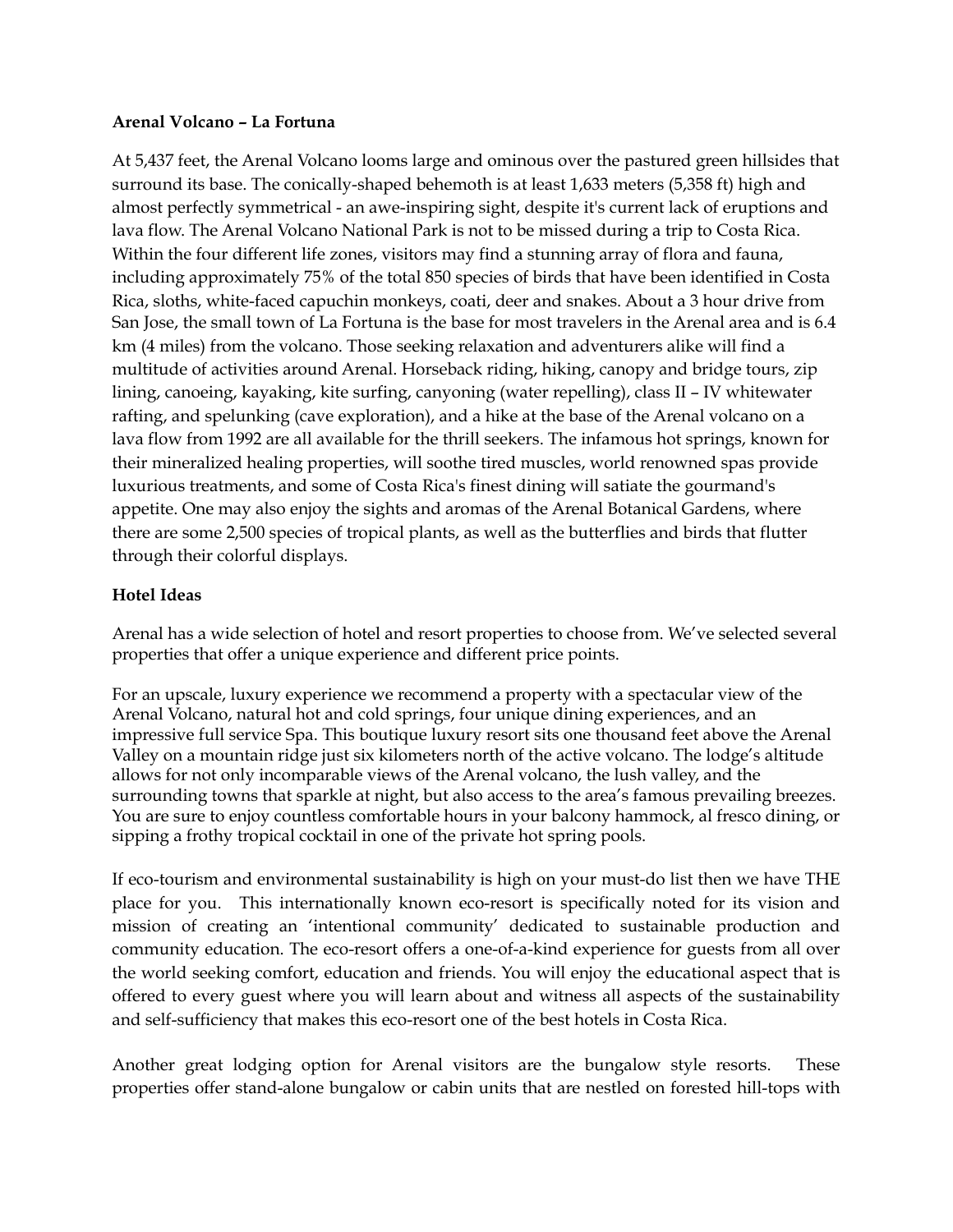views of the Arenal Volcano. The accommodations range from simple, rustic, budget priced properties to luxurious bungalows with king bed suites and private hot-tubs.

## **Special Activities and Points of Interest**

Canyoning & Waterfall Repelling

Take your Costa Rican adventure to new heights with waterfall rappelling! Children and adults alike can enjoy the fun, safe tours with great guides, spectacular views and beautiful trails throughout, This will be one of your most memorable experience and a favorite story to share back home.

# Canopy Zip-lining

Costa Rica's most famous and popular adventure is the Zip Line tours throughout the rainforests and hill-tops. Like a bird that flies through the tree tops…That's the way you will feel doing this tour, a perfect combination of adventure, nature and adrenaline, just at the foot of the Arenal Volcano. Enjoy the privileged location, a primary forest and the highest standards of security for this adventure sport.

### Whitewater Rafting

In the Arenal Region there are several world-class whitewater rafting rivers. Experience the adrenaline rush of busting through class III and IV rapids, one after another, while floating through rainforests and canyons. For a nature float these rivers also have sections of class II and III and offer a fabulous opportunity to view river wildlife in a more peaceful manner.

### Natural Thermal Hot-Springs

The thermal springs are a unique Costa Rica vacation experience, unparalleled in the world that offers the unique combination of the energy of the active Arenal Volcano, the heat of hot springs and the purity and mystic of the surrounding rainforest, which blend into what many have described as "paradise" or "the eighth-wonder of the world".

### Rainforest Hanging Bridges of Arenal

This beautiful complex of trails and bridges, which snakes through the rain forest was developed for the purpose of ecotourism. The main goals are the observation of nature and its protection. The bridges span a private nature reserve of almost 250 hectares of tropical rain forest houses a high local diversity of animal and plant species. There is a morning bird watching tour and a guided natural history walk tour

### Arenal Volcano Tour

This private tour will take you on a leisurely guided hike at the base of Arenal Volcano, on a lava flow from 1992, an informative walk where you'll learn about the famous Arenal Volcano, the tropical forests surrounding it and the interesting wildlife of the Arenal area.